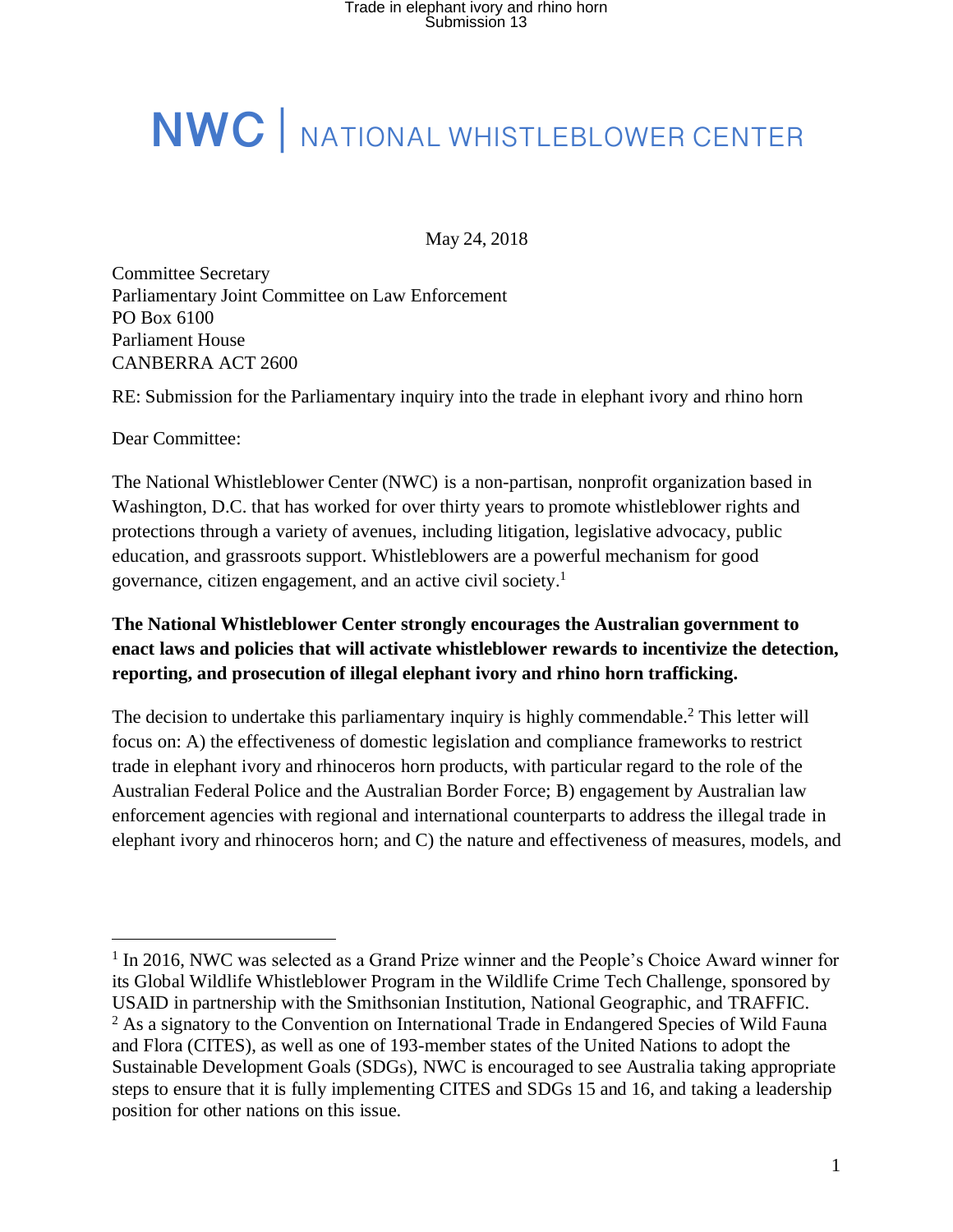legislation adopted in other jurisdictions to address the trade in elephant ivory and rhinoceros horn. This letter aims to present a possible solution, or at least a powerful tool in the legislative and law enforcement toolbox, to combat this ongoing calamity.

I. Whistleblower rewards incentivize high-quality tips and are a crucial piece of the law enforcement arsenal

Evidence demonstrates that effective law enforcement, community empowerment, and protection of resources are all furthered by an environment in which those with information are incentivized to become whistleblowers. Successful prosecution of cases initiated by these whistleblowers will then establish a cycle of accountability through: (1) encouragement of whistleblowing; (2) detection and reporting by whistleblowers; (3) prosecution based on whistleblower disclosures; (4) sanctions that sponsor the continued detection of crime and deter future crime; and (5) use of the collected proceeds to benefit the public through restitution and rewards. Assets from the wrongdoer sponsor law enforcement and rewards for whistleblowers, and no general revenues are needed once the cycle is set in motion. This can create a system that encourages those that proactively follow the law and curbs illegal activity by altering behavior - but government support is needed for such a system to even be possible.

Studies have shown that "[a] strong monetary incentive to blow the whistle does motivate people with information to come forward ... without the negative side effects often attributed to them."<sup>3</sup> Moreover, a 2017 study by WWF and TRAFFIC on ivory consumers in Mainland China demonstrated that "messages related to severe penalties for wildlife crime and great personal loss most affected their intent to purchase ivory."<sup>4</sup> Prioritization by investigators at the relevant government agency allows for the government to choose which cases to pursue, while prosecutorial discretion allows the government to decline to intervene in a case, if needed. In other areas of criminal misconduct, the investigative tools of the government are regularly used to ensure that information is accurate; whistleblower provisions are no different. Whistleblower provisions are a source of information for both law enforcement (prosecutions) and civil society (accountability to the public).

This approach accounts for the facts on the ground. Statements from elected leaders, law enforcement officials who work directly with whistleblowers on the ground, and appointed

<sup>3</sup> ALEXANDER DYCK ET AL., WHO BLOWS THE WHISTLE ON CORPORATE FRAUD? UNIV. OF CHI. (2006), [http://faculty.chicagobooth.edu/luigi.zingales/papers/research/whistle.pdf.](http://faculty.chicagobooth.edu/luigi.zingales/papers/research/whistle.pdf)

<sup>4</sup> The study was conducted by GlobeScan and released in December 2017. *See* FACT SHEET: DEMAND UNDER THE BAN – CHINA IVORY CONSUMPTION RESEARCH, WORLD WILDLIFE FUND & TRAFFIC (Dec. 2017),

[https://c402277.ssl.cf1.rackcdn.com/publications/1134/files/original/NEW\\_Fact\\_Sheet\\_Reducin](https://c402277.ssl.cf1.rackcdn.com/publications/1134/files/original/NEW_Fact_Sheet_Reducing_Demand_for_Ivory_in_China12.11.17_%28003%29.pdf?1513103483) [g\\_Demand\\_for\\_Ivory\\_in\\_China12.11.17\\_%28003%29.pdf?1513103483.](https://c402277.ssl.cf1.rackcdn.com/publications/1134/files/original/NEW_Fact_Sheet_Reducing_Demand_for_Ivory_in_China12.11.17_%28003%29.pdf?1513103483) Note that the strength of the messages tested differ across consumer segments and subgroups.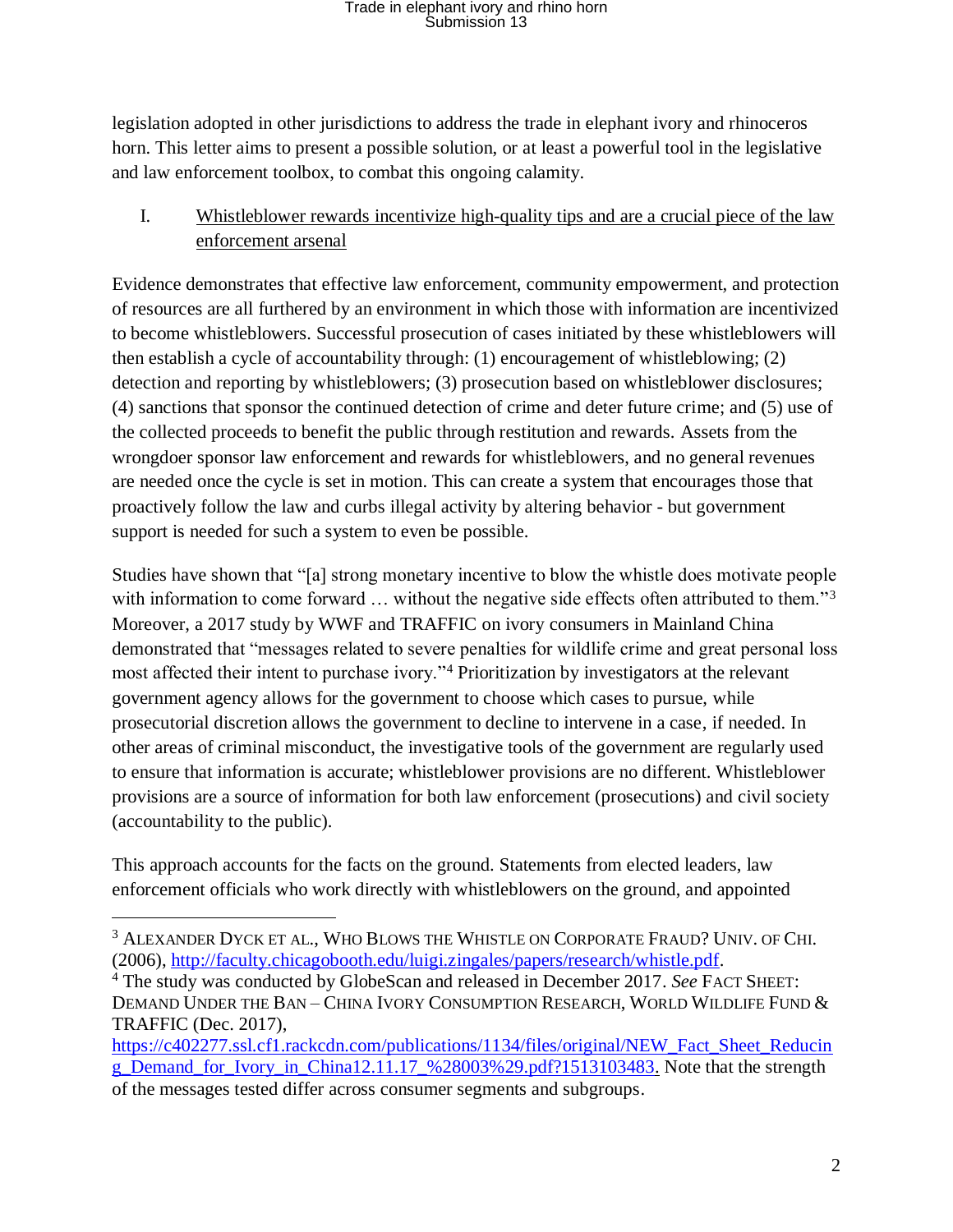leadership in the agencies that have implemented whistleblower programs demonstrate the high regard for whistleblowers held by those who rely on whistleblower tips for their jobs.<sup>5</sup> Statistics on the use of whistleblower tips by the relevant agencies verify their effectiveness; in fact, whistleblower tips are by far the highest detection method for law enforcement in every single region in the world.<sup>6</sup>

Whistleblower tips are so effective that such programs are massive revenue producers for U.S. government agencies. In FY 2017, the U.S. government recovered over \$3.7 billion through its civil fraud program.<sup>7</sup> Of this amount, whistleblowers were directly responsible for the detection and reporting of over \$3.4 billion (92%).<sup>8</sup> As a result of this assistance, whistleblowers were awarded \$392 million (11.5%).

Further, the U.S. Government Accountability Office, an independent agency, recently concluded an audit of U.S. wildlife whistleblower programs, noting the effectiveness of financial rewards as a law enforcement tool.<sup>9</sup>

Implementation with wide dissemination of whistleblower reward programs has been shown to  $d$ ramatically increase<sup>10</sup> the number of high-quality confidential reports that are essential to detecting wildlife crimes and enforcing the laws prohibiting illegal trafficking worldwide, which will help combat the current extinction crisis.

II. Whistleblower reward programs are particularly well-suited in the fight against elephant ivory and rhino horn trafficking

<sup>5</sup> *See, e.g.*, PRESS RELEASE:JUSTICE DEPARTMENT RECOVERS OVER \$3.7 BILLION FROM FALSE CLAIMS ACT CASES IN FISCAL YEAR 2017, REMARKS OF ACTING ASSISTANT GENERAL CHAD A. READLER, U.S. DEP'T OF JUST. (Dec. 21, 2017), [https://www.justice.gov/opa/pr/justice](https://www.justice.gov/opa/pr/justice-department-recovers-over-37-billion-false-claims-act-cases-fiscal-year-2017)[department-recovers-over-37-billion-false-claims-act-cases-fiscal-year-2017](https://www.justice.gov/opa/pr/justice-department-recovers-over-37-billion-false-claims-act-cases-fiscal-year-2017) ("Because those who defraud the government often hide their misconduct from public view, whistleblowers are often essential to uncovering the truth.").

<sup>6</sup> *Detection*, ASSOC. OF CERTIFIED FRAUD EXAM'RS (2016), [https://www.acfe.com/rttn2016/detection.aspx.](https://www.acfe.com/rttn2016/detection.aspx)

<sup>7</sup> *Fraud Statistics – Overview*, CIVIL DIVISION, U.S. DEP'T OF JUST. (2017), [https://www.justice.gov/opa/press-release/file/1020126/download;](https://www.justice.gov/opa/press-release/file/1020126/download)

<sup>8</sup> Note that these recoveries occur under qui tam provisions, which allow for private citizen – the whistleblower – to bring the case for the government as well as themselves.

<sup>9</sup> *See* COMBATTING WILDLIFE TRAFFICKING: OPPORTUNITIES EXIST TO IMPROVE THE USE OF FINANCIAL REWARDS, GAO -18-279, GOV'T ACCOUNTABILITY OFF. (May 8, 2018), [https://www.gao.gov/products/GAO-18-279.](https://www.gao.gov/products/GAO-18-279)

<sup>&</sup>lt;sup>10</sup> CHART: SANCTIONS RECOVERED BY THE U.S. GOVERNMENT FROM WHISTLEBLOWER DISCLOSURES UNDER THE FALSE CLAIMS ACT (FY 1987 – FY 2017), <https://www.whistleblowers.org/storage/fca%201987-2017.jpg>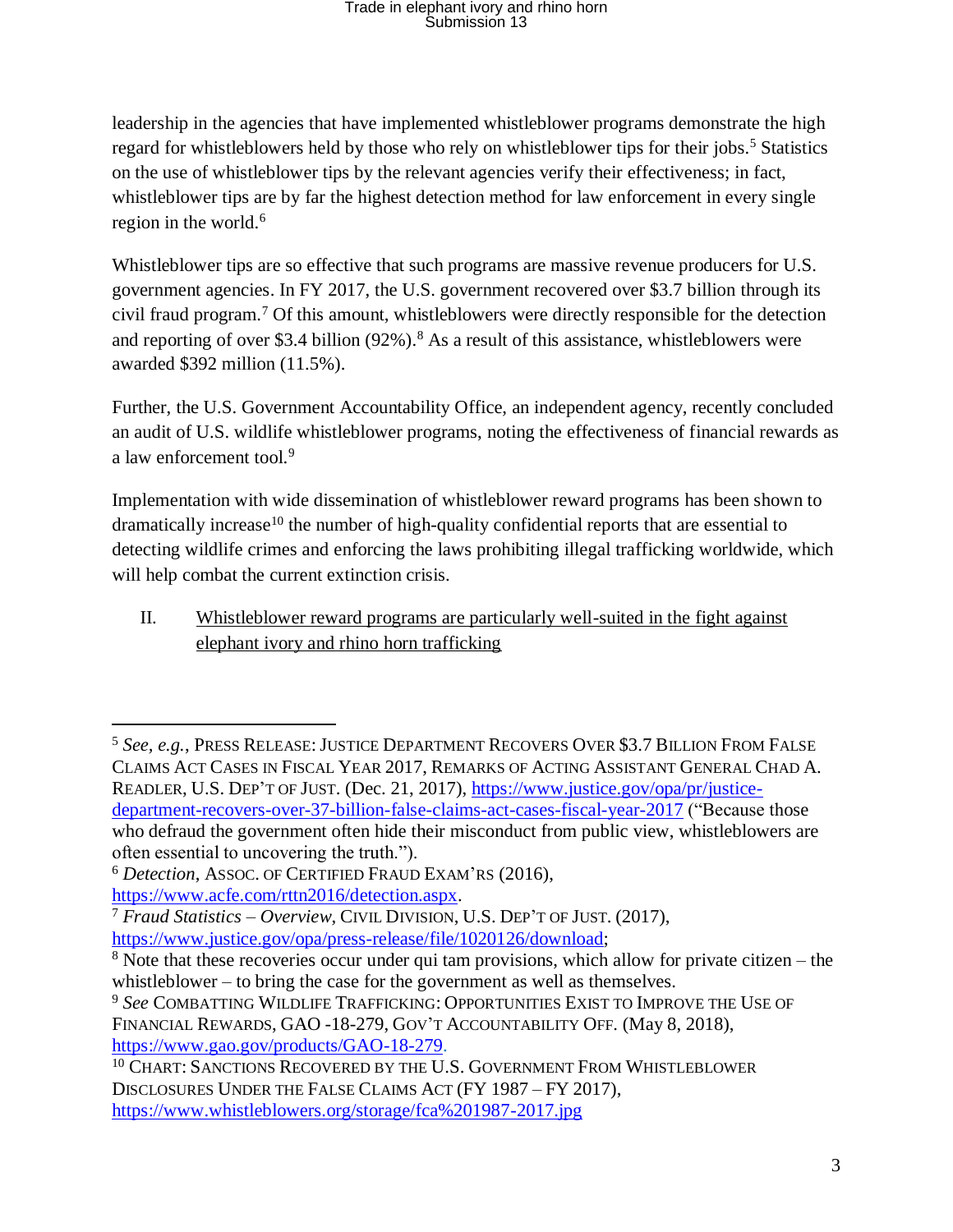Wildlife trafficking is often either part of a network engaged in criminal trafficking, or another avenue for such illegal activity. Its purpose is illicit profit, and its tools more often than not corruption; those who engage in wildlife trafficking and further the extinction crisis do not care about the survival of a species or the sustainability of our planet, but their own benefit. Elephants, rhinoceroses, and other species are simply collateral damage.

Elephant ivory and rhinoceros horn is often difficult for law enforcement, already stretched thin, to detect, especially as significant portions of the criminal activity can occur in countries with little law enforcement capacity. Moreover, information is often in the hands of those involved in the illegal activity and is necessarily hidden from view. For example, fishing and transport ships that are out at sea for weeks or months at a time, or items crossing national borders that sees thousands or even millions imports a day, are both classic examples of the difficulties of law enforcement in the era of globalization. Finally, combatting wildlife trafficking requires international cooperation and a view that looks beyond borders.

In enacting new policies to halt the extinction crisis caused by the trade of elephant ivory and rhino horn, Australia should consider policies with a proven track record. U.S. laws that have proved particularly effective include the Foreign Corrupt Practices Act,<sup>11</sup> which is used to prosecute individuals and corporations for bribes paid in a foreign country by foreign nationals to foreign government officials, and the False Claims Act,  $12$  which is used to impose liabilities on individuals or companies who commit customs violations or make false statements on documents to the government (including undervaluation and misclassification of goods for import at U.S. borders). These laws use paperwork to catch wildlife trafficking. Additionally, U.S. conservation and anti-wildlife trafficking laws such as the Endangered Species Act, the Act to Prevent Pollution from Ships, the Fish and Wildlife Improvement Act, and the Lacey Act, include whistleblower provisions.

In the examples given above, whistleblower provisions have proven critical to assisting law enforcement: the Act to Prevent Pollution on Ships (APPS), which codified the MARPOL Convention in U.S. domestic law, has made the U.S. the number one enforcer of MARPOL,<sup>13</sup> and the False Claims Act has successfully detected fraud against the government since enacted

 $\overline{a}$ 

<sup>13</sup> *See* Yelena Wang, *Whistleblower Detection Credited in 76% of the Last 100 APPS Cases*, NAT'L WHISTLEBLOWER LEGAL DEF. & EDUC. FUND (May 11, 2018), [https://www.whistleblowersblog.org/2018/05/articles/environmental](https://www.whistleblowersblog.org/2018/05/articles/environmental-whistleblowers/whistleblower-detection-credited-in-76-of-last-100-apps-cases/)[whistleblowers/whistleblower-detection-credited-in-76-of-last-100-apps-cases/.](https://www.whistleblowersblog.org/2018/05/articles/environmental-whistleblowers/whistleblower-detection-credited-in-76-of-last-100-apps-cases/)

<sup>11</sup> *See Foreign Corrupt Practices Act*, NAT'L WHISTLEBLOWER CNTR., [https://www.whistleblowers.org/wildlife-crime/foreign-bribery.](https://www.whistleblowers.org/wildlife-crime/foreign-bribery)

<sup>12</sup> *See The False Claims Act is America's Most Important Whistleblower Law*, NAT'L WHISTLEBLOWER CNTR., [https://www.whistleblowers.org/take-action/save-americas-most](https://www.whistleblowers.org/take-action/save-americas-most-important-whistleblower-law)[important-whistleblower-law.](https://www.whistleblowers.org/take-action/save-americas-most-important-whistleblower-law)